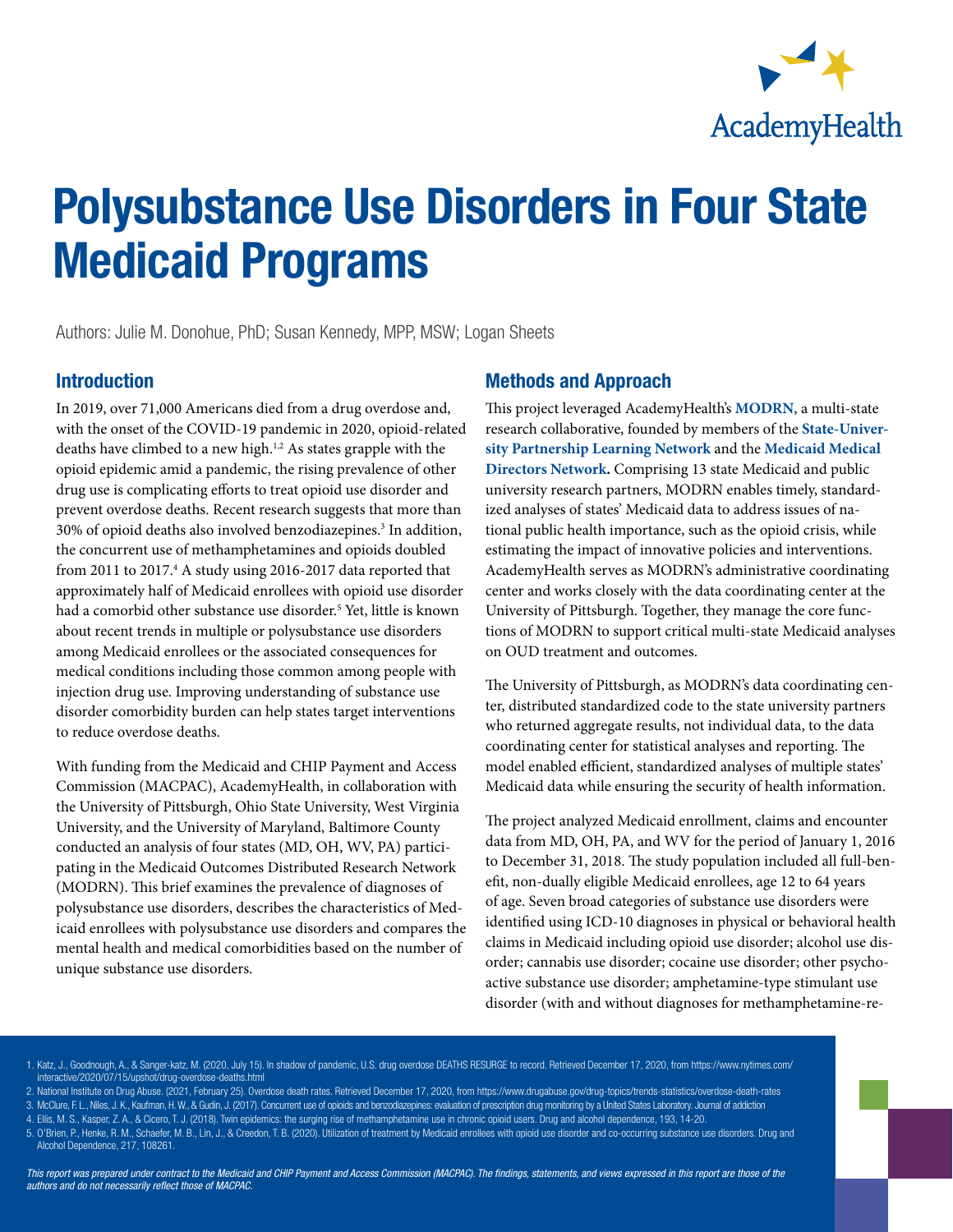lated poisonings); and an 'other substance use disorder' group that included several low-prevalence conditions (e.g., sedative/hypnotic/anxiolytic related disorders, hallucinogen-related disorders, any pregnancy related substance use disorders, inhalant-related disorders). We constructed measures at the person-year-level of the count number of unique substance use disorders (using the seven categories defined above) coded as one, two, or three or more.

Analyses compared the characteristics of Medicaid enrollees by substance use disorder burden including age, sex, race, eligibility category, urban/rural residence, and several comorbidities (human immunodeficiency virus, hepatitis C virus, hepatitis B virus, anxiety, depression, post-traumatic stress disorder, schizophrenia and other psychotic disorders).

Where the prevalence was similar across states, pooled results are presented. For results with between-state variation we presented results stratified by state with state identities masked for reporting purposes.

## Key Findings

Across the four states, the pooled prevalence of any substance use disorder increased from 11.2% of adolescent and adult Medicaid enrollees to 11.8% from 2016 to 2018 **(Figure 1)**. In 2018, among enrollees with any substance use disorder, 59.1% had one disorder, 21.5% had two disorders, and 19.4% had three or more substance use disorders, which was similar to prior years.

OUD was the most prevalent substance use disorder in each of the four states, however, the next most common substance use disorder varied across the states **(figure 2)**. In two states, the next most common was alcohol use disorder. In one state the next most common was cannabis use disorder and in another it was other psychoactive substance use disorder.





#### Figure 2 - Prevalence of specific substance use disorders varies by type and state

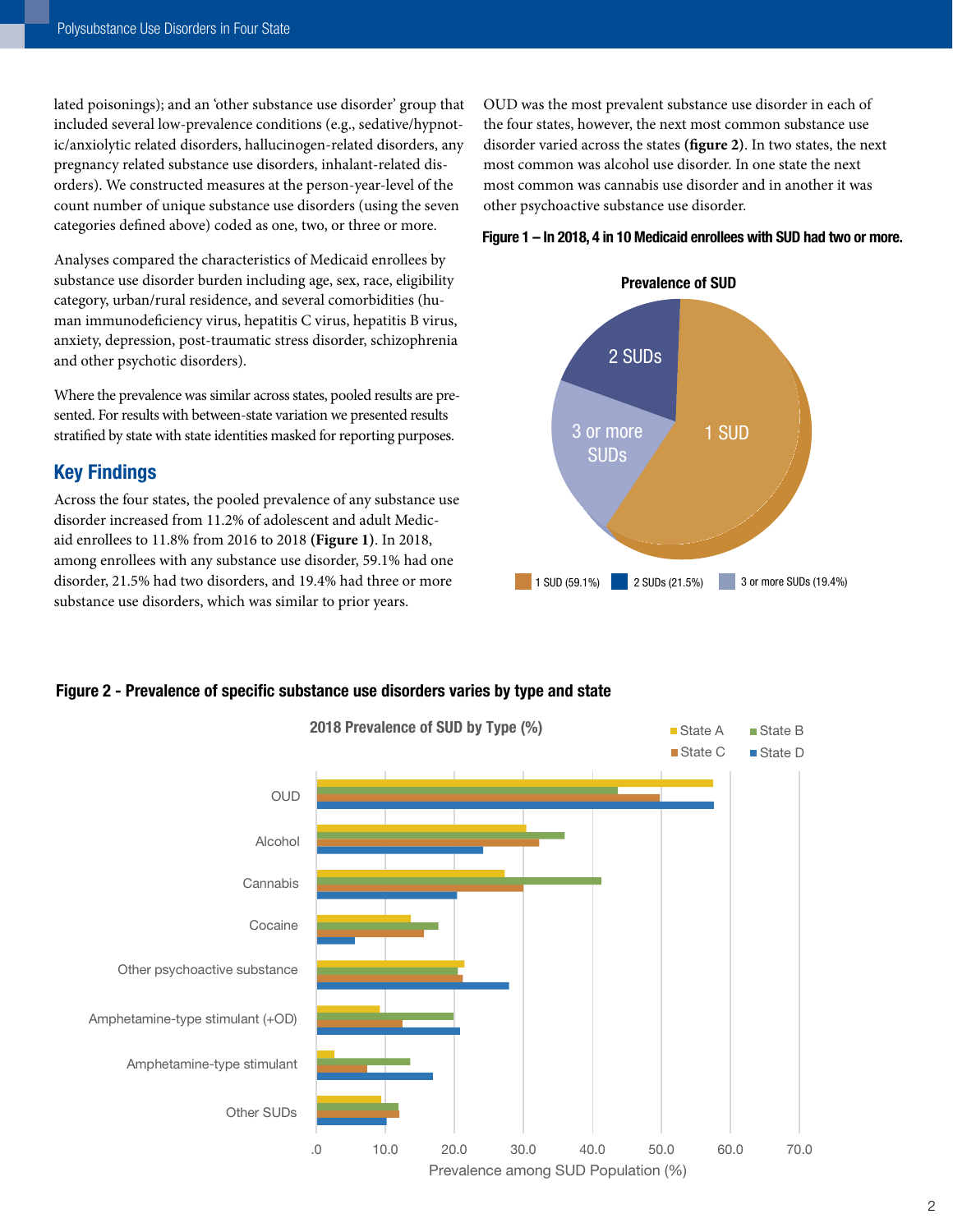# Table 1 –Characteristics of Medicaid enrollees by number of substance use disorders, 2018 data pooled across four states

Table 1 compares the demographic and health status characteristics of enrollees with one, two, or three or more diagnosed substance use disorders in 2018. Enrollees with polysubstance use disorders were more likely to be aged 21-34 or 35-44 compared to enrollees with one substance use disorder. Enrollees with multiple substance use disorders were also more likely to be male. Enrollees with three or more substance use disorders were more likely to be non-Hispanic White compared to those with one substance use disorder (66.7% vs. 62.2%) and less likely to be in a racial/ethnic minority group. Expansion eligibility was more likely among those with two

(54.9%) or three (58.8%) compared to one (50.2%) substance use disorders. Enrollees with multiple substance use disorders were slightly more likely to live in rural areas.

The burden of mental health comorbidities was highly correlated with the number of substance use disorders. Among enrollees with three or more substance use disorders, 59.0% and 66.4% had anxiety and mood disorders, respectively, compared to only 36.2% and 39.9% of those with one substance use disorder. The prevalence of schizophrenia and other psychotic disorders was 19.3% among enrollees with three or more substance use disorders compared to only 6.7% among those with one. Similarly, the prevalence of post-traumatic stress disorder in those two groups was 19.4% and 7.9%, respectively.

#### Pooled characteristics of Medicaid enrollees with one, two, or three or more SUDs, 2018

| <b>Characteristics</b> | <b>Number of SUDs</b>      | 1 SUD | 2 SUDs | 3 or more SUDs |
|------------------------|----------------------------|-------|--------|----------------|
|                        | Overall (row %)            | 59.1  | 21.5   | 19.4           |
| Age                    | 12-17 (column %)           | 3.8   | 2.6    | 1.2            |
|                        | $18 - 20$                  | 4.6   | 3.4    | 2.4            |
|                        | $21 - 34$                  | 36.1  | 39.7   | 43.8           |
|                        | $35 - 44$                  | 23.3  | 24.4   | 26.4           |
|                        | 45-54                      | 18.0  | 17.8   | 17.0           |
|                        | 55-64                      | 14.3  | 12.1   | 9.3            |
| Gender                 | Female                     | 47.8  | 43.4   | 41.8           |
|                        | Male                       | 52.2  | 56.6   | 58.2           |
| <b>Race/Ethnicity</b>  | Non-Hispanic White         | 62.2  | 63.5   | 66.7           |
|                        | Non-Hispanic Black         | 26.6  | 25.6   | 23.3           |
|                        | Hispanic                   | 4.3   | 4.1    | 3.6            |
|                        | <b>Others</b>              | 6.8   | 6.8    | 6.3            |
| <b>Eligibility</b>     | <b>Pregnant Women</b>      | 6.7   | 5.9    | 5.6            |
|                        | Children                   | 7.5   | 5.7    | 3.3            |
|                        | <b>Disabled Adults</b>     | 17.7  | 17.9   | 18.4           |
|                        | <b>Non-Disabled Adults</b> | 17.8  | 15.6   | 13.8           |
|                        | <b>Expansion Adults</b>    | 50.2  | 54.9   | 58.8           |
| <b>Living Area</b>     | missing category           | 0.4   | 0.3    | 0.3            |
|                        | Urban                      | 83.2  | 82.4   | 82.4           |
|                        | Rural                      | 16.4  | 17.3   | 17.9           |